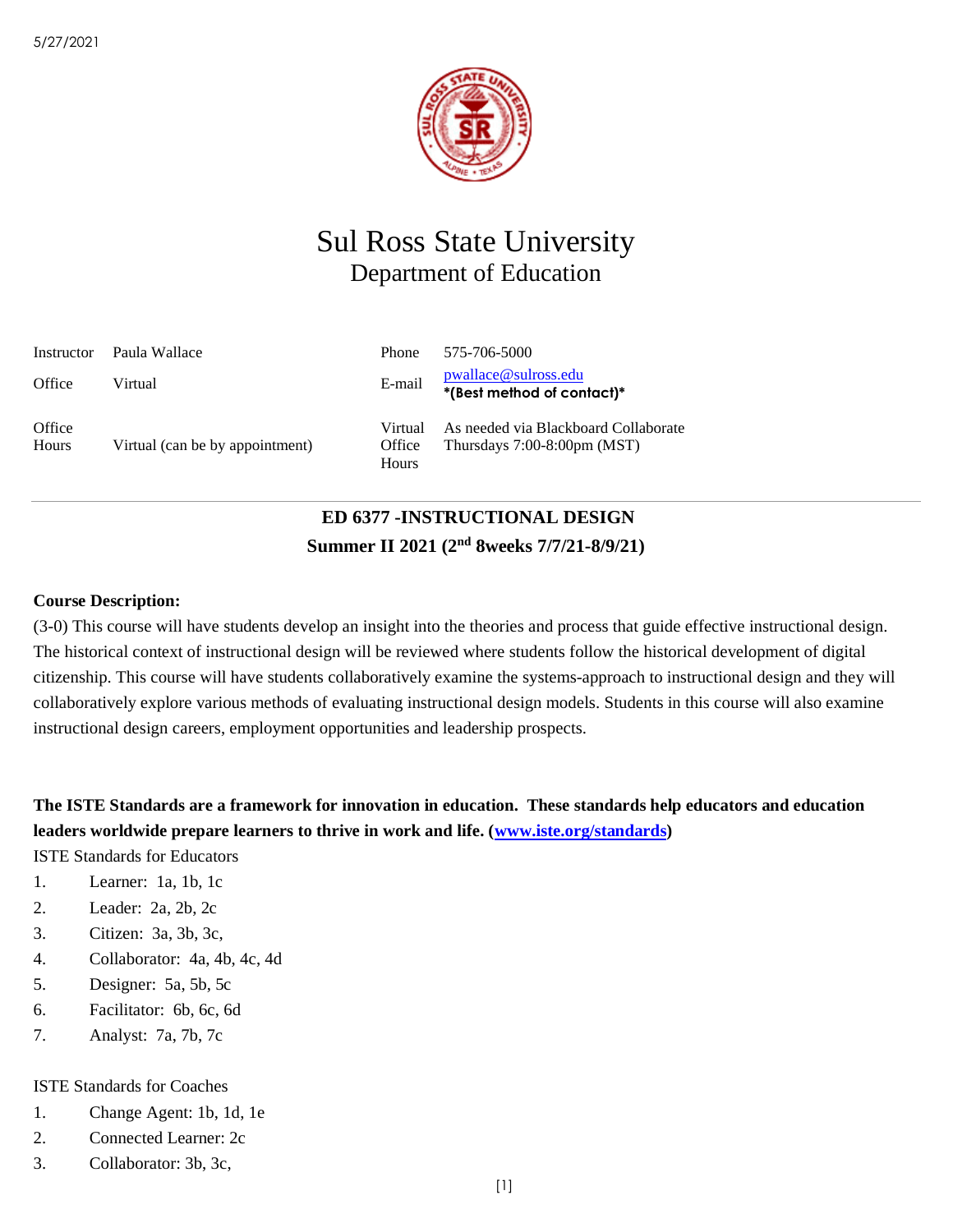- 4. Learning Designer: 4a, 4b, 4c, 4d
- 5. Professional Learning Facilitator: 5a, 5b, 5c
- 6. Data-Driven Decision-Maker: 6a, 6b, 6c
- 7. Digital Citizen Advocate: 7a, 7b, 7c, 7d

ISTE Standards for Educational Leaders

- 1. Equity and Citizenship Advocate: 1a, 1b, 1c, 1d
- 3. Empowering Leader: 3a, 3b, 3c, 3d
- 4. Systems Designer:
- 5. Connected Learner: 5a, 5b, 5c, 5d

ISTE Standards for Administrators

- 1. Visionary Leadership: 1a, 1b
- 2. Digital Age Learning Culture: 2d,
- 3. Excellence in Professional Practice: 3a, 3b, 3c, 3d
- 5. Digital Citizenship: 5a, 5b, 5c, 5d

## **Required Textbook:** None-provided by instructor [\(Open Resources Standards Rubric\)](https://www.achieve.org/files/AchieveOERRubrics.pdf) **Required Readings: Provided in Blackboard Course (see reference page)**

### **Requirements:**

Students will:

- Participate and collaborate in online discussions, assignments, and activities
- Utilize Blackboard on the SRSU website to fulfill course requirements
- Utilize Voicethread links to participate in oral discussions
- Practice professional conduct and ethics and respectful learning exchanges
- Preserve confidentiality of information shared regarding student, family, or school district experiences
- Turn in assignments on or before the due day or be subject to a 5% reduction in grade for each day assignment is late

### **Course Requirements:**

- Attendance
	- Students should refer to the *Online Absence Policy* posted in Blackboard under the tab Course Information regarding participation in an online course.
- Daily Readings
	- We will be covering an enormous amount of information in a **VERY** short amount of time because this is 40 day accelerated course. A large part of the **graduate student** responsibility in this course will be to devote time to the course information. Please note which and what information will be covered and read ahead to keep up with the rigorous pace of the course.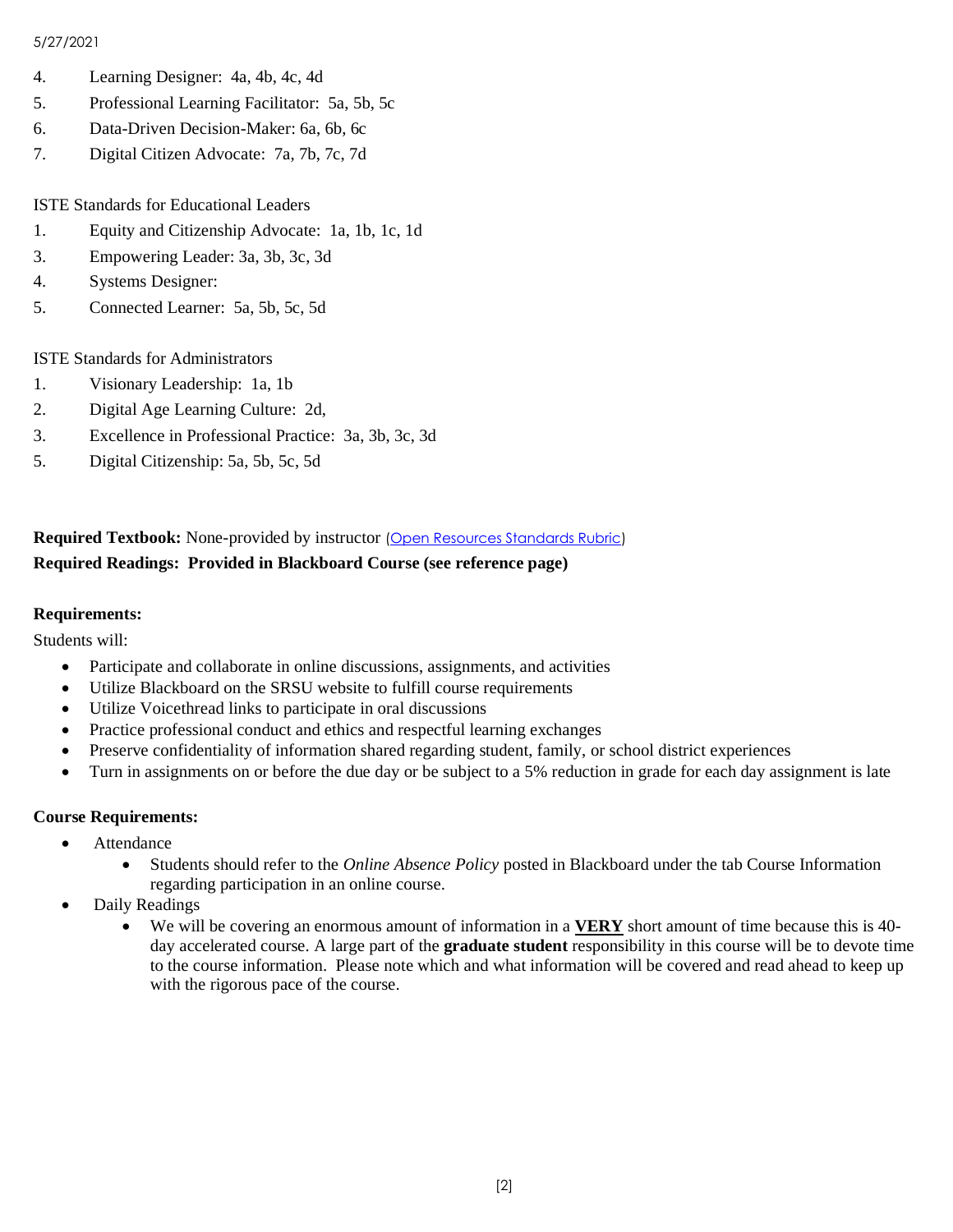# **Grading Policy:**

| <b>Assignments</b>                           | <b>Number</b> | <b>Points</b> | <b>Total</b> |
|----------------------------------------------|---------------|---------------|--------------|
| Week 0                                       |               |               |              |
| Written Introductory Discussion              | 1             | 25            | 25           |
| <b>Contact Information</b>                   | 1             | 25            | 25           |
| VoiceThread Oral Discussion                  | 1             | 50            | 50           |
| <b>Academic Honesty Assignment</b>           | 1             | 25            | 25           |
| Syllabus Quiz                                | 1             | 25            | 25           |
| <b>Week 1-8</b>                              |               |               | O            |
| <b>Weekly Discussion Forums</b>              | 8             | 50            | 400          |
| <b>Weekly Oral Discussion</b>                | 8             | 50            | 400          |
| <b>Final Project Prep</b>                    | 3             | 100           | 300          |
| <b>Final instructional Design</b><br>Project | 1             | 450           | 450          |
| Philosophy of Instructional<br>Design        | 1             | 300           | 300          |
|                                              |               |               | Total=2000   |
| A=1800-2000                                  |               |               |              |
| B=1600-1799                                  |               |               |              |

| B=1600-1799 |
|-------------|
| C=1400-1599 |
| D=1200-1399 |
| < 1200=F    |

# **Course Schedule**

| <b>WEEK</b>                        | <b>ASSIGNED WORK</b>                                  | <b>OPEN DATE</b> | <b>CLOSE DATE</b> |
|------------------------------------|-------------------------------------------------------|------------------|-------------------|
| Week 0                             | Course Information & Week 0 Activities                | 7/7/21           | 7/11/21           |
| Week 1                             | History of Instructional Design                       | 7/7/21           | 7/11/21           |
| Week 2                             | Instructional Design Introduction                     | 7/7/21           | 7/15/21           |
|                                    | Project Prep #1                                       | 7/7/21           | 7/17/21           |
| Week 3                             | <b>Instructional Analysis</b>                         | 7/7/21           | 7/19/21           |
| Week 4                             | <b>Instructional Design Models</b>                    | 7/7/21           | 7/23/21           |
|                                    | Project Prep #2                                       | 7/7/21           | 7/25/21           |
| Week 5                             | E-Learning & Media Production in Instructional Design | 7/7/21           | 7/27/21           |
| Week 6                             | <b>Evaluating Instructional Design Models</b>         | 7/7/21           | 7/31/21           |
|                                    | Project Prep #3                                       | 7/7/21           | 8/2/21            |
| Week 7                             | <b>Instructional Design Research</b>                  | 7/7/21           | 8/4/21            |
| Week 8                             | <b>Instructional Design Careers</b>                   | 7/7/21           | 8/8/21            |
| <b>Capstone</b><br><b>Artifact</b> | Final Instructional Design Project & Philosophy       | 7/7/21           | 8/9/21            |

### *All assignments are due on the scheduled date no later than 11:59 pm CST.*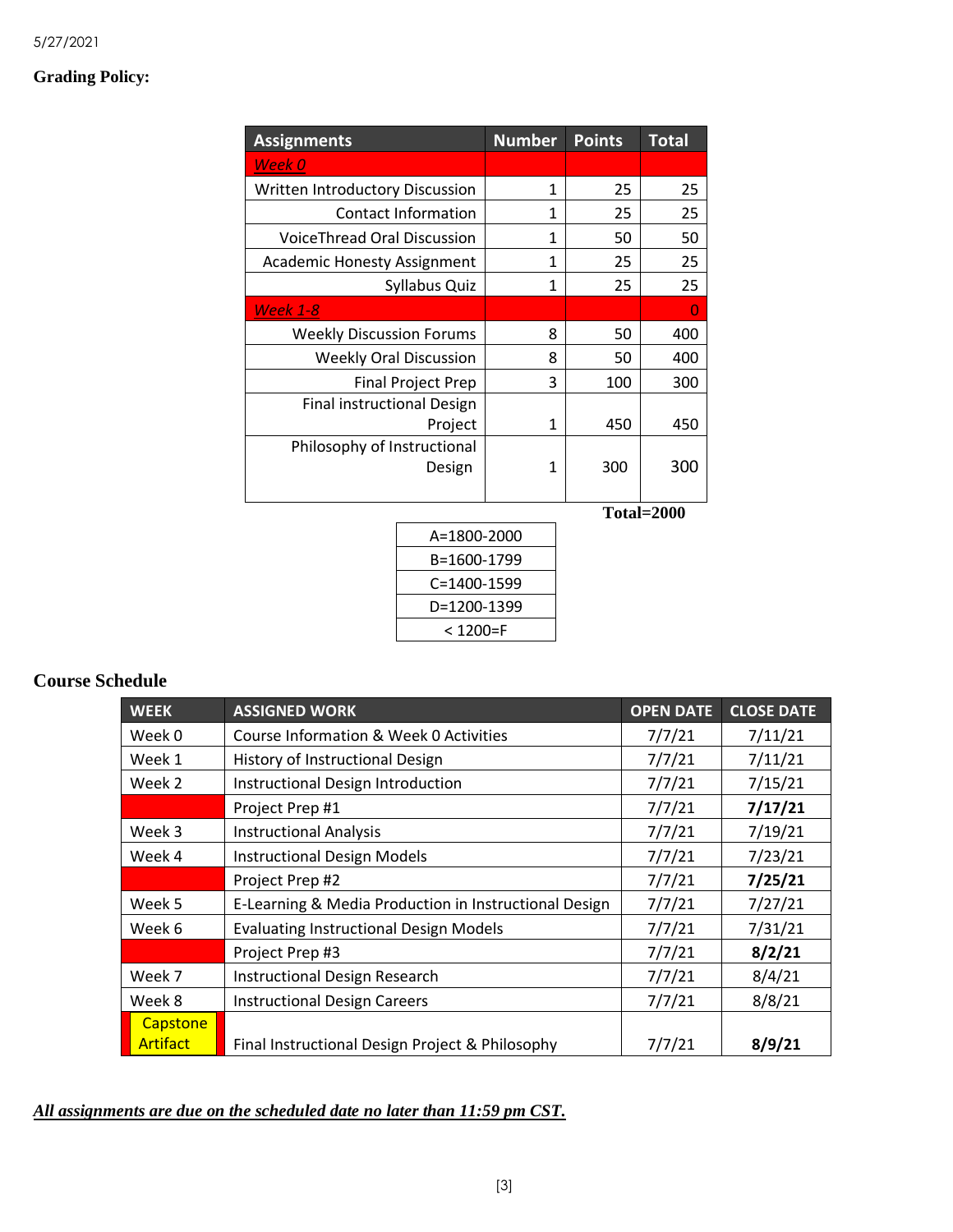**Grading: All assignments are due on the date posted. Late work WILL NOT be accepted! The only exception to this is medical emergencies (doctor excuse required) or family death (your name must be listed in the obituary).** 

**Educator Standards Addressed in for Instructional Design-: Educational Technology Standard**

#### **Class will address the following Student Learning Outcomes (SLOs):**

This course is designed as an introduction to the field of instructional design and technology. By the end of the course, students will be able to:

- Define key terms and concepts of the field of instructional design and technology
- Understand and demonstrate processes of designing and evaluating instructional design
- Demonstration and application of learning theory to the design process
- Understand the applications of the field ID in all settings (educational and industry)
- Know the past and future trends of the field including research design and methodology
- Understand the networking, competencies and expectations for IDT professionals

**Attendance Policy:** Students are expected to attend all scheduled on- campus classes. Prompt arrival for class is expected. Students in web-enhanced or web classes are expected to log in several times each week to the Blackboard course site on the Internet site. The instructor will monitor the Blackboard log-ins for attendance points. Students are to make themselves aware of the SRSU policies on Absences and Class Attendance posted in the SRSU Student Handbook. SRSU Class Attendance policy states "The instructors may, at their discretion, drop a student from a course when the student has a total of nine absences." SRSU policy states "An absence is defined as non-attendance in fifty minutes of class; for example, non-attendance in a one and one-half hour class will constitute one and one-half absences and non-attendance in a three hour class will constitute three absences." Therefore, non-attendance for Weekend Format classes calculates to: Saturday (7 hrs of class time) = 8.4 absences and Sunday (4 hrs of class time) = 4.8 absences. Make up work is at the discretion of the instructor as it relates to "explained or excused" absences. The Absences/Class Attendance policy includes all absences excused or unexcused. In this course you are expected to attend all classes, to be punctual, and to complete all assignments on time.

### **ADA Accommodations:**

Sul Ross State University is committed to equal access in compliance with the Americans with Disabilities Act of 1973. It is the student's responsibility to initiate a request for accessibility services. Students seeking accessibility services must contact: Mary Schwartze, M. Ed., L.P.C., in Counseling and Accessibility Services, Ferguson Hall, Room 112. The mailing address is P.O. Box C-122, Sul Ross State University, Alpine, Texas Telephone: 432-837- 8691. E-mail: [mschwartze@sulross.edu](mailto:%20%20mschwartze@sulross.edu) .

**Tobacco Policy:** Tobacco is not permitted on the Sul Ross campus.

**Academic Integrity**: Students in this class are expected to demonstrate scholarly behavior and academic honesty in the use of intellectual property. A scholar is expected to be punctual, prepared, and focused. Examples of academic dishonesty include but are not limited to: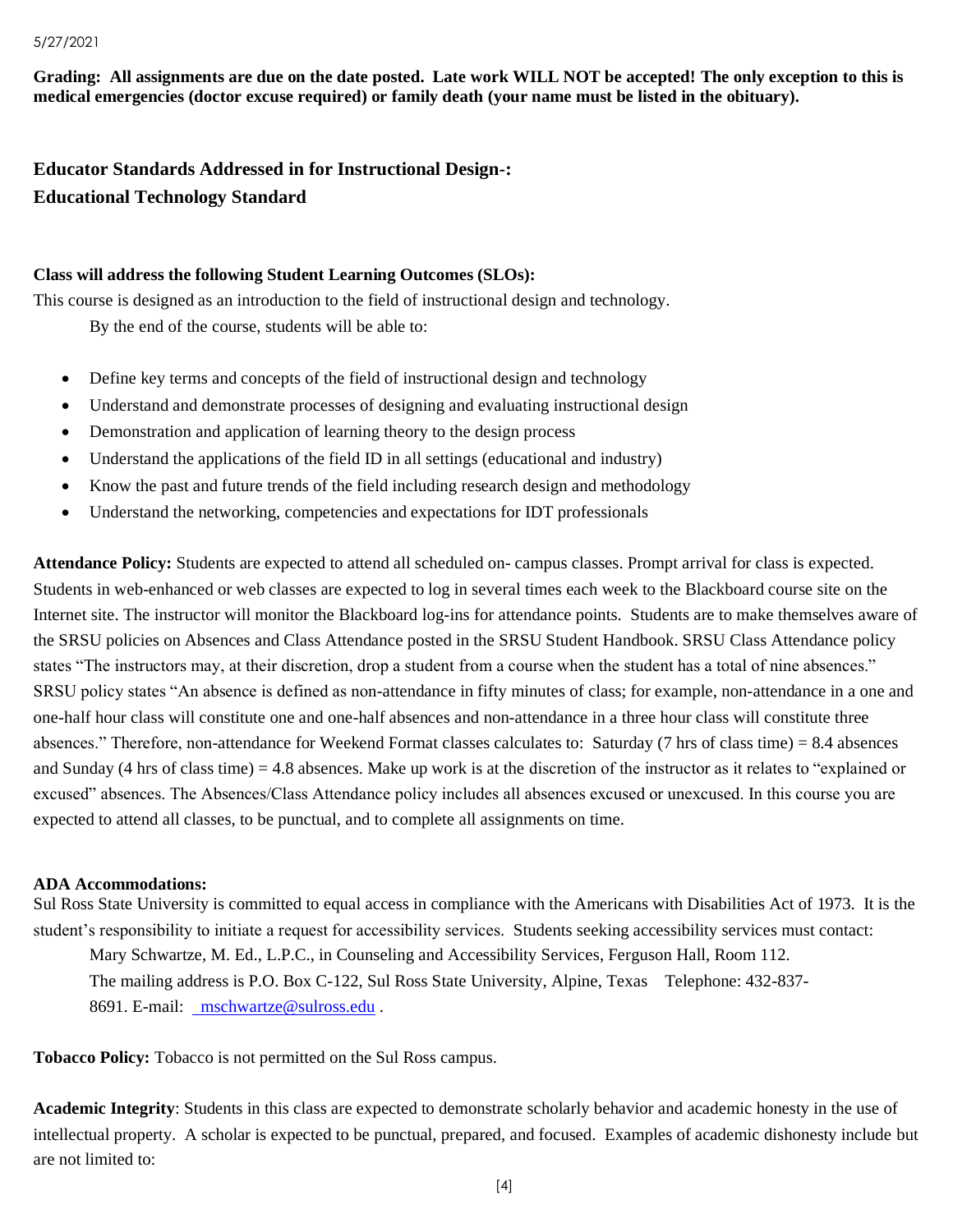Turning in work as original that was used in whole or part for another course and/or professor; turning in another person's work as one's own; copying from professional works or internet sites without citation.

### **Distance Education Students:**

*Distance Education Statement*: Students enrolled in distance education courses have equal access to the university's academic support services, such as Smarthinking, library resources, such as online databases, and instructional technology support. For more information about accessing these resources, visit the SRSU website. Students should correspond using Sul Ross email accounts and submit online assignments through Blackboard, which requires secure login information to verify students' identities and to protect students' information. *[If the course requires students to take proctored exams or to purchase additional software or equipment, please describe those requirements here.]* The procedures for filing a student complaint are included in the student handbook. Students enrolled in distance education courses at Sul Ross are expected to adhere to all policies pertaining to academic honesty and appropriate student conduct, as described in the student handbook. Students in web-based courses must maintain appropriate equipment and software, according to the needs and requirements of the course, as outlined on the SRSU website.

**This course syllabus is intended to be a guide and may be amended at any time.**